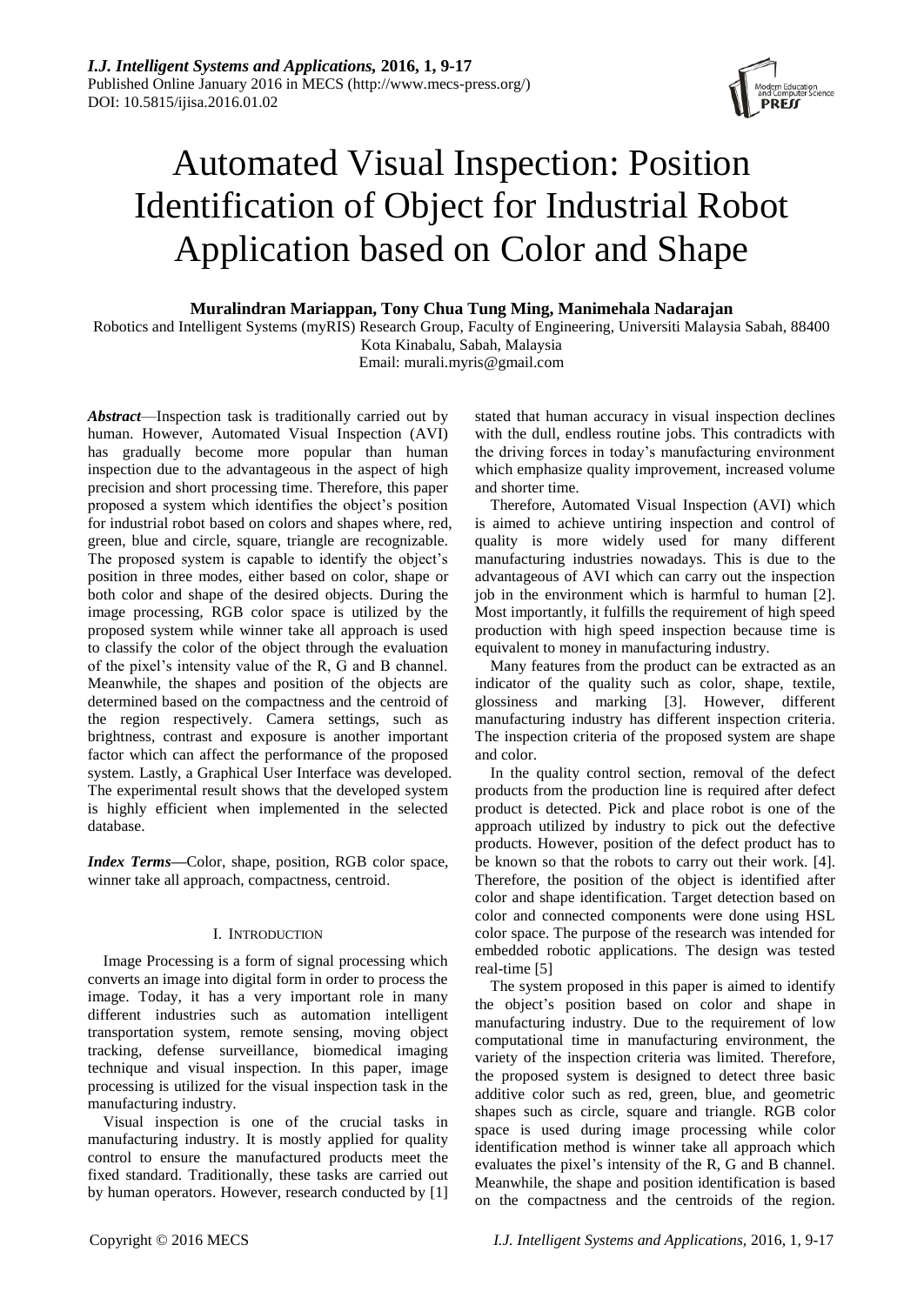Finally, the evaluation criteria are the efficiency of the developed system during the identification of the object's color, shape and position. The developed system has been tested few times to obtain the reliability of the designed algorithm.

The paper organized into different sections where Section I discusses the background; Section II presents the related work; Section III discuss the developed structure; Section IV describes the developed system; Section V presents the Graphical User Interface (GUI) of the proposed system; Section VI presents the result and discussion and Section VII concludes the whole paper.

## II. RELATED WORK

Related work done by other researchers was reviewed and summarized in this section. The related work done in this paper is the application of AVI in different fields of manufacturing industry and different methods used by researchers for color and shape identifications.

# *A. Application of AVI*

AVI has been applied by many researchers in different industry such as medical capsules inspection [6], seed defect classification [7], printed circuit board [8] and high speed automatic fruit sorting and grading [9].

Research done by [6] shows an AVI system developed to inspect medical capsules with one-dose package (ODP). Both-side of capsules was captured at once and apply hierarchical recognition. The recognition of the capsule by the system is based on two features, ID marks and color. Through the experiment done in the paper, the recognition rate of the capsule by the ID mark alone was 97.8% whereas the recognition rate increases to 99.1% when color recognition added in.

AVI system developed in [7] classifies more than ten categories of seed defects. The feature extracted for classification purposes is color and textile. The image capturing scene was designed to control the lighting level to reduce the effect of reflection and shadow appeared on seed samples. The recognition accuracies of the system are 95.6% for normal seed types and 80.6% for group of defect seeds.

Studies conducted by [8] shows an AVI system which function is to inspect the component mounted on the surface of Printed Circuit Board (PCB). Color was the key feature used for the analysis. The inspection process was divided into two stages. Projection and location of the components was obtained in the first stages. The projection of component was determined through the segmentation of the red sub image while the location was determined by sliding location. The feature extracted for high speed automatic fruit sorting and grading in [9] by the system are color, size and shapes.

From the review, it can be found that the inspection criteria are different respect to their applications. From the review, it can be found that colors and shapes are the most common inspection criteria from the review. Therefore, the proposed system detects the objects based on colors and shapes.

## *B. Color Detection Methods*

Color detection is the primary stage in the application based on color information. The accuracy of color detection in image processing differ respect to the methods used. Thus, various color detection method used by other researchers had been reviewed in this section. The reviewed methods include direct color mapping [10], relative value of RGB [11], improved seed fill algorithm [12] and hierarchical neural network structure [13]

Direct color mapping [10] was used for the automated color grading system. Though RGB, HIS and CIELab are the most commonly used color spaces color grading, they are not an attractive alternative due to the multidimensional characteristics which make the color preference setting difficult to be adjusted. Therfore, the range of the reference color and the color information extracted from the fruit is mapped into one dimension color space that uses a single value or index to represent each color in specified range. During the color grading, the converted color information from the inspected fruit is then mapped to the reference color to find out the grading of the fruit. The accuracy of the system during the testing is 100% for yellow, 94.7% for red, 86.8% for orange while 89.6% for Medjool dates.

Color segmentation algorithm based on relative value of RGB [11] operated directly on RGB color spaces. This method was used to segment human face based on color. Some experiments have to be conducts to obtain the rgb relative value of the human faces. The range of the relative value was then determined through careful observation on the inherent properties of RGB color space on the target object.

Studies by [12] shows a method for real time color image segmentation. YUV color space was adopted in the system as it is more superior to adapt to changes of light intensity compared to RGB color space. After the color space conversion, the upper and lower threshold of every dimension in YUV color space. However, only U and V dimensions are processed as Y represents brightness. During the segmentation process, improved seed fill algorithms spread around from the centre of the color to be identified and judge the color of the pixel until the whole color pieces if filled.

RGB color space was used by hierarchical neural network structure [13] for color detection. The proposed approach is different with the conventional approach. Conventional approach used only single neural network structure and "Winner-take-all" approach was the principle utilized by conventional approach to determine the color class. For example, the color will be categorized as blue if the blue dimension has the highest value among three dimensions in RGB color space. In the other hand, the proposed approach utilized more than one neural network. The master network is the final decision maker. By comparing the image produced, the image produced by the hierarchical neural network shows higher fidelity.

Most of the reviewed methods above are used to identify complex combination of colors. Since the variety of colors to be inspected in manufacturing industry is not much, a simple and fast identification method should be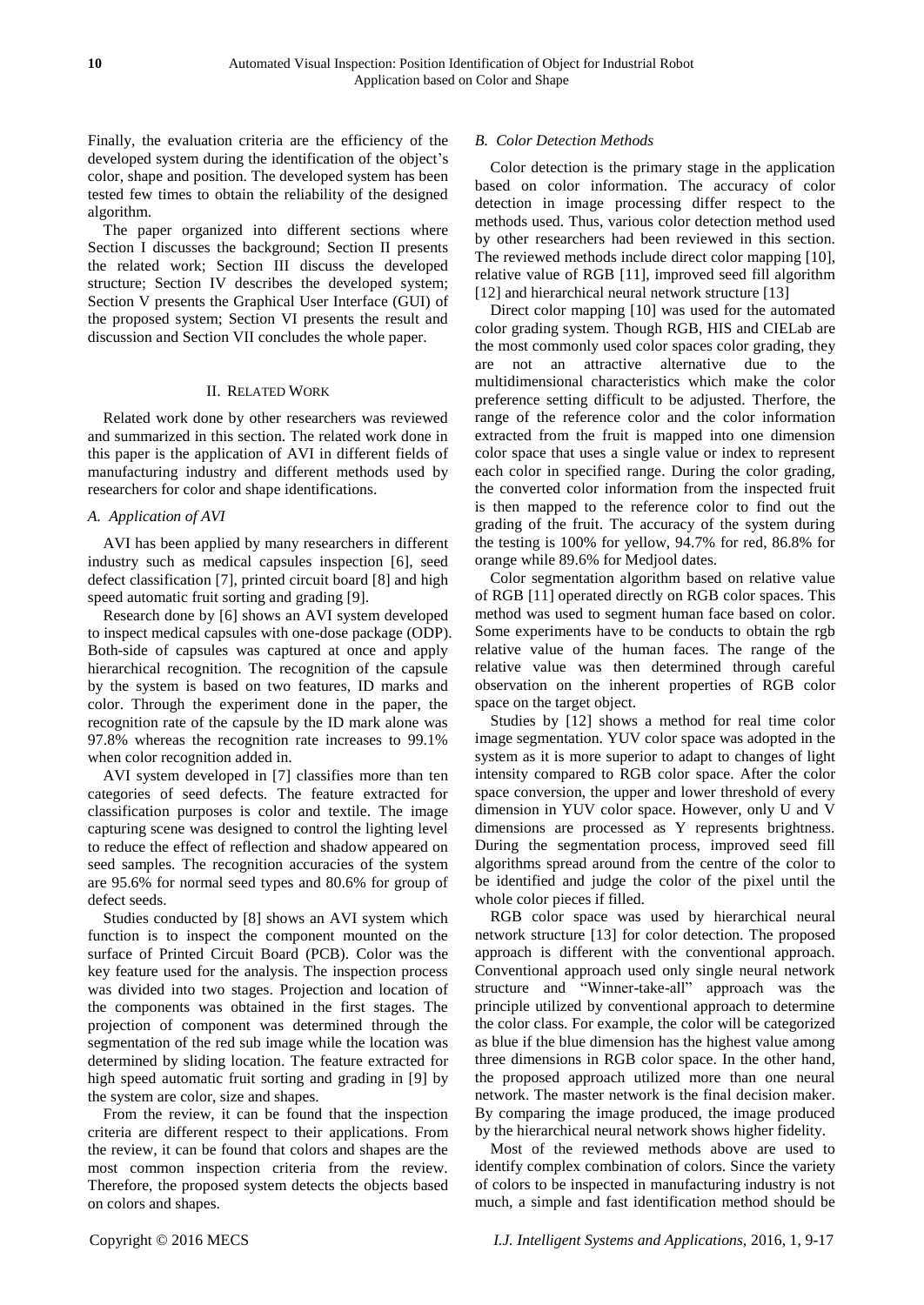designed for industrial purposes. Therefore, "Winnertake-all" approach which is utilized for conventional hierarchical neural network approach [13] is most suitable for the proposed system in this paper.

# *C. Shape Detection Method*

The shape detection methods reviewed are Least Squares Criteria (LMC) [3], extent value [14], compactness [15] and moment invariants [15], geometric matching [17] and Wavelet-Transform Maxima (WTMM) [18].

A shape identification method using Least Squares (LMC) criteria [3]. LMC identify the shape by measure the curvature of the arcs. The radii values obtained LMS are added to a curvature histogram and several features are extracted from the histogram to characterize shape. Before the arcs in the image ready for measurement, the RGB image was converted to grayscale image. The radii values obtained LMS are added to a curvature histogram and several features are extracted from the histogram to characterize shape. The grayscale image was then preprocessed with a histogram stretch, median filter and histogram equalization for noise removal and contrast enhancement for edge detection. Directional edge image was then produced by Sobel gradient and thresholded from zero using the histogram produced from the Sobel magnitude image. Modified region growing algorithm (MRG) was then used to segment arcs and line segments and to remove Sobel directional boundary effects. Object would be categorized into arcs or straight line segments. Finally, they are thinned.

A shape identification methods based on extent value to identify squares, circles, rectangles and triangles. Firstly, the color image is converted to black and white image followed by boundary recognition [14]. The noise existed in the image was then filtered through area based filtering. The area of the bounding box and objects was determined to figure out the extent of the object which is the ratio of the object's area to the bounding box's area. The extent value for circle is 0.7853 while the triangle is ranged from 0.25 to 0.50. Though both square and rectangle has the same extent value, they are distinguishable by the width and length. Square has the same measurement for both width and length while rectangle does not. The orientation of the object is an important concern. The extent value obtained will be inaccurate respect to the actual shape if there is inclination angle between the horizontal axis and the object.

Research by [15] identified the object shape based on the compactness of the region. It is a shape identification method which independent of scale and orientation. The compactness for circle, square and triangle has the compactness ranged from 1 to 14, 15 to 19 and 20 to 40 respectively. The proposed system achieved 85% accuracy.

Moment invariant is a shape detection method used in [16]. A robust shape descriptor was created through the

combination of the well-known Hu moments and another measure based on invariant moments whereas the automatic feature classification method was done by region-growing clustering algorithms. A combined cluster validation measure was created to determine the optimum number of classes.

Experiments and studies conducted by [17] utilized geometric matching for traffic sign shape recognition. An optimal enclosure is generated, if the shape is unclosed, to reduce the geometric differences between the unclosed shape and templates. This method requires a standard library picture of the interested object. The classification of the shape is made based on the minimum distance between the tangent function of the object's shape and template. A candidate will be filtered if the minimum distance exceeds the threshold.

Researchers in [18] proposed a shape recognition method based on Wavelet-Transform Modulus Maxima (WTMM). WTMM can provide useful information for curvature analysis. The vertices with WTMM greater than the threshold value were considered as high curvature point (HCP). The feature vector of each object will be created based on the location and magnitude of wavelet transform (WT) for each HCP. Similarity score between the template and the candidate image at each level is then computed. Maximum similarity score at each level were the final similarity. In order to classify partially occluded objects which is exposed to poor illumination, noise and objects in cluttered background, research conducted by [19] optimized information from shape to classify the objects. Wavelet based histogram of oriented gradients (WHOG) was used to represent shape information while Backpropagation Neural Network was used to training for image classification.

There are many different methods used by researchers for shape detection in the reviewed previous work done. The shape required to be detected by the developed system are the simple geometric shapes such as triangle, square and circle. Among the reviewed methods, shape detection based on extent value [14] and compactness [15] is the most flexible methods. However, shape identification based on compactness [15] is more advantageous than extent value [14] as it is independent of shape orientation.

# III. DEVELOPED STRUCTURE

Fig. 1 below shows the structure developed for objects inspection purpose consisting of a webcam, LED and inspection plate. Webcam is used to acquire the image of the inspected objects while the Light Emitting Diodes (LED) is fixed on top and the surrounding of the inspection area. The camera placed too high or far away from the inspection area will decrease the amount of the pixels which hold the details of the images. Moreover, this will reduce the shape identification accuracy by the developed system.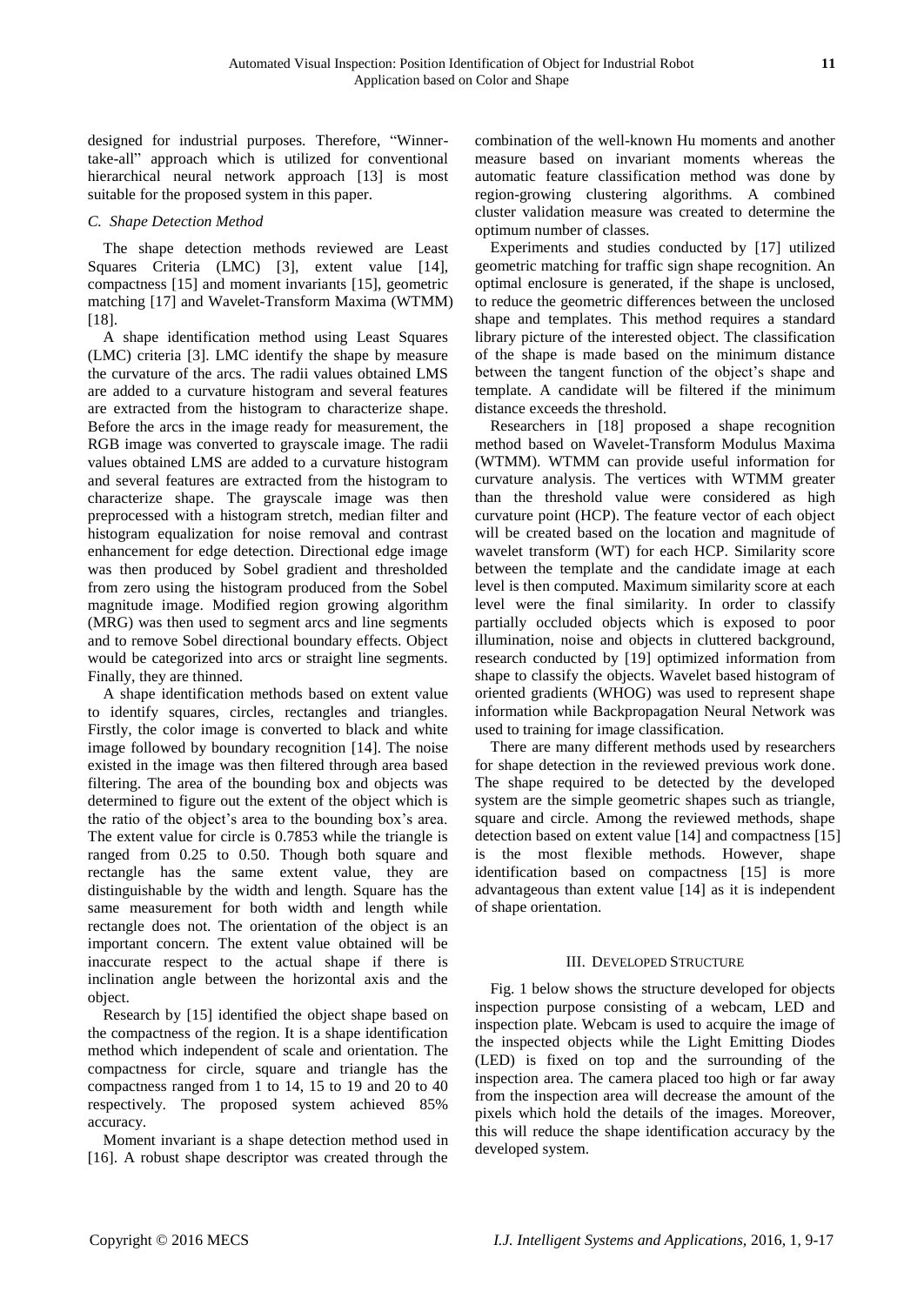

Fig.1. Developed Structure.

## *A. Webcam*

Logitech webcam C170 as shown in Fig. 2 is the webcam which used to capture the image of the inspected objects. It was fixed directly on top of the inspection area. This webcam can capture images at different resolution and frame rate. The maximum resolution can be captured is 1024 x 768 pixel dimension with 30 frame per second.



Fig.2. Logitech Webcam C170.

#### *B. Light Emitting Diodes (LED)*

LEDs are installed on the top and surrounding of the inspection area to provide a lighting environment which reduces the effect of shadow. The LEDs installed around the inspection area will reduce the effect of the shadow formed at the sides resulted by top luminance. LEDs installed on top of the inspection area will eliminate the shadow formed at the middle of the inspection area. The shadow at the middle will formed when the objects blocked the lighting from the surrounding LEDs.



Fig.3. LED wrapping around inspection area (left) and top of the inspection area (right).

# IV. DEVELOPED SYSTEM

Fig. 4 shows the developed system flow. The system starts with live image acquisition of the objects in the inspection area. The quality of the acquired image is then enhanced by image preprocessing stages. The object region will be identified at this stage too. Then, the object's position will be identified either based on the color, shapes or both colors and shapes.



Fig.4. General System Flow.

# *A. Image Acquisition*

Image acquisition is a process to acquire an image by using image sensor. To acquire a quality image that is used for image processing, camera resolution and settings are some of the important factors that need to be taken into account. The calibration of the camera resolution and settings and the image acquisition were done and controlled by the MATLAB Image Acquisition Toolbox. The acquired image is represented in RGB color space. This color space is chosen for this research as the color identification concentrates on three basic colors which are R, G and B.

#### *1) Camera Resolution*

Camera resolution indicates the amount of pixels available to hold the detail of an image. Therefore, higher camera resolution produces an image with finer edges as shown in Fig. 5. This is important as it can affect the accuracy of the shape identification. Therefore, highest resolution which is 1024 x 768 was chosen for this



Fig.5. Edges of the Triangle Acquired with Camera Resolution of 160x120 (left) and 1024 x 768 (right)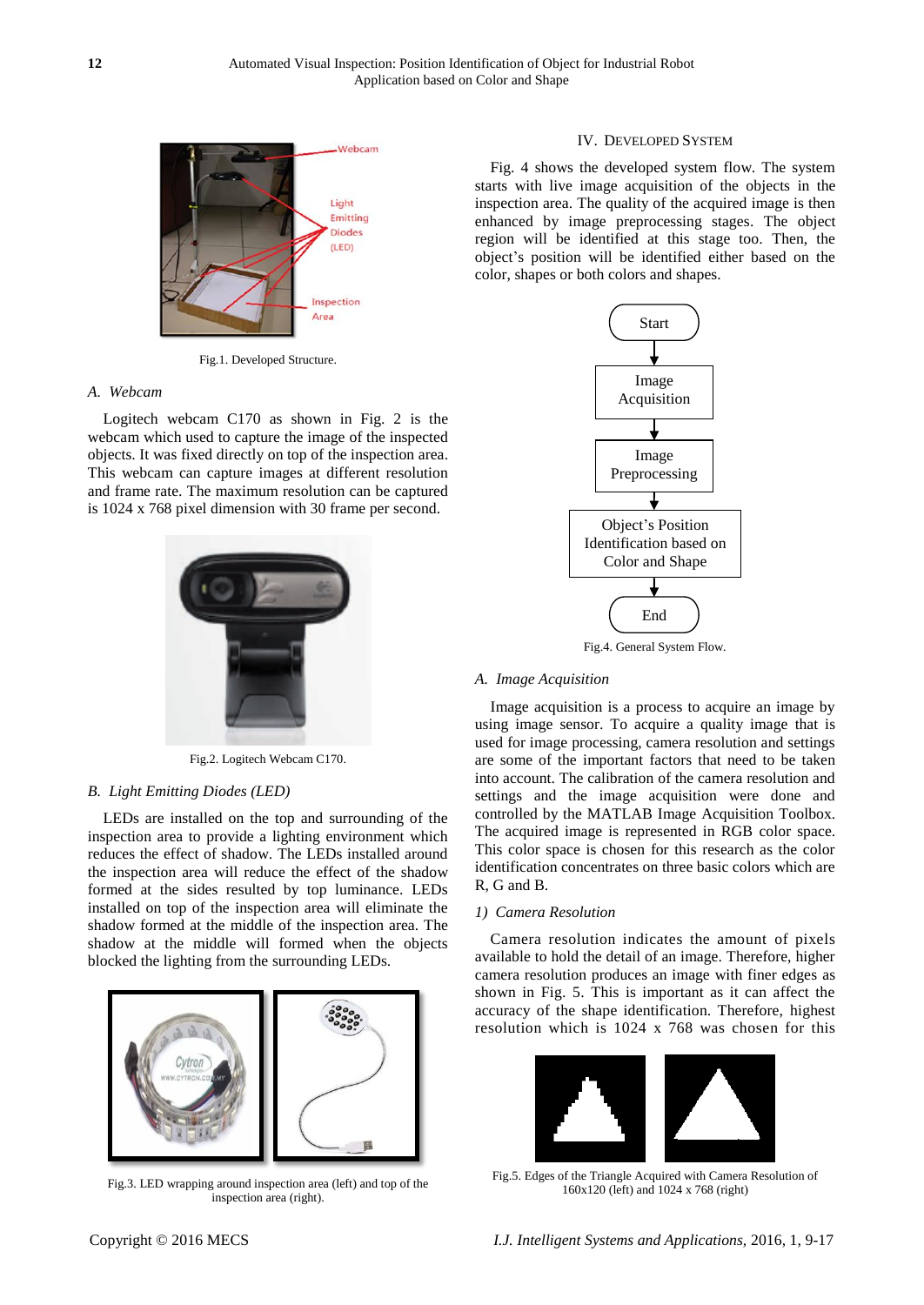research. To be noted that the processing time increases with the camera resolution.

#### *2) Camera Settings*

Camera settings were calibrated in order to acquire a quality image. This stage is very crucial as it will affect the subsequent stages if the camera is not well calibrated. In this research, the camera setting is calibrated to -15, 20 and -7 for brightness, contrast and exposure respectively. This setting is obtained after several testing stages. Lower brightness and exposure reduces the distortion of the surrounding lighting while higher contrast magnifies the differences between background and objects. The comparison on the image acquired with different camera settings is shown in Fig. 6 which is compared with camera default and parameters required for this system.



Fig.6. Image Acquired with Brightness, Contrast and Exposure of 0, 13, -5 (left) and -15, 20, -7(right) respectively

# *3) RGB Color Spaces*

The acquired image is modelled in RGB color space. It is a color space which is widely used in most computer graphic field as it simplifies the design. This color space is defined by three chromaticities of the red, green and blue additive primary. Different colors can be perceived through the mixing of the additive color. This color space is the default space obtained in any image. The color space is chosen based on the design requirement. Any color space will be influenced slightly on the environmental lighting.



Fig.7. RGB Color Cube.

RGB model is as shown in Fig. 7 can be represented as 3D model of color space. The horizontal x-axis as the red values increases to the left; y-axis as blue is increases to the lower right and the vertical z-axis as green increases towards the top. The origin, black, is the vertex hidden from view. The weaknesses of RGB color spaces compared to other color spaces is it can be affected by change of light intensity. Therefore, constant lighting environment and an appropriate camera setting is very important for this color space during identification.

#### *B. Image PreProcessing*

Fig. 8 shows the flow of the image preprocessing. Its main function is to correct the distortion, degradation and noise introduced in the acquired image. Besides that, the final image resulted in this stage can be used as a mask to segment the object in the original image for color and shape identification purposes. The image preprocessing step will be described in the following sub-sections.



Fig.8. Image Preprocessing Flow

#### *1) Grayscale Image Conversion*

Since the structure of RGB color space in MATLAB is in three dimensional arrays, RGB color image is actually the combination of three grayscale images, an image which color is represented by the shade of grays. Therefore, the grayscale image conversion in this research is done through the separation of RGB channel. This produces three grayscale images with different intensity value as shown in Fig. 9 below.



Fig.9. RGB Image (top left) and Grayscale Image from R channel (top right), G channel (bottom left) and B channel (bottom right)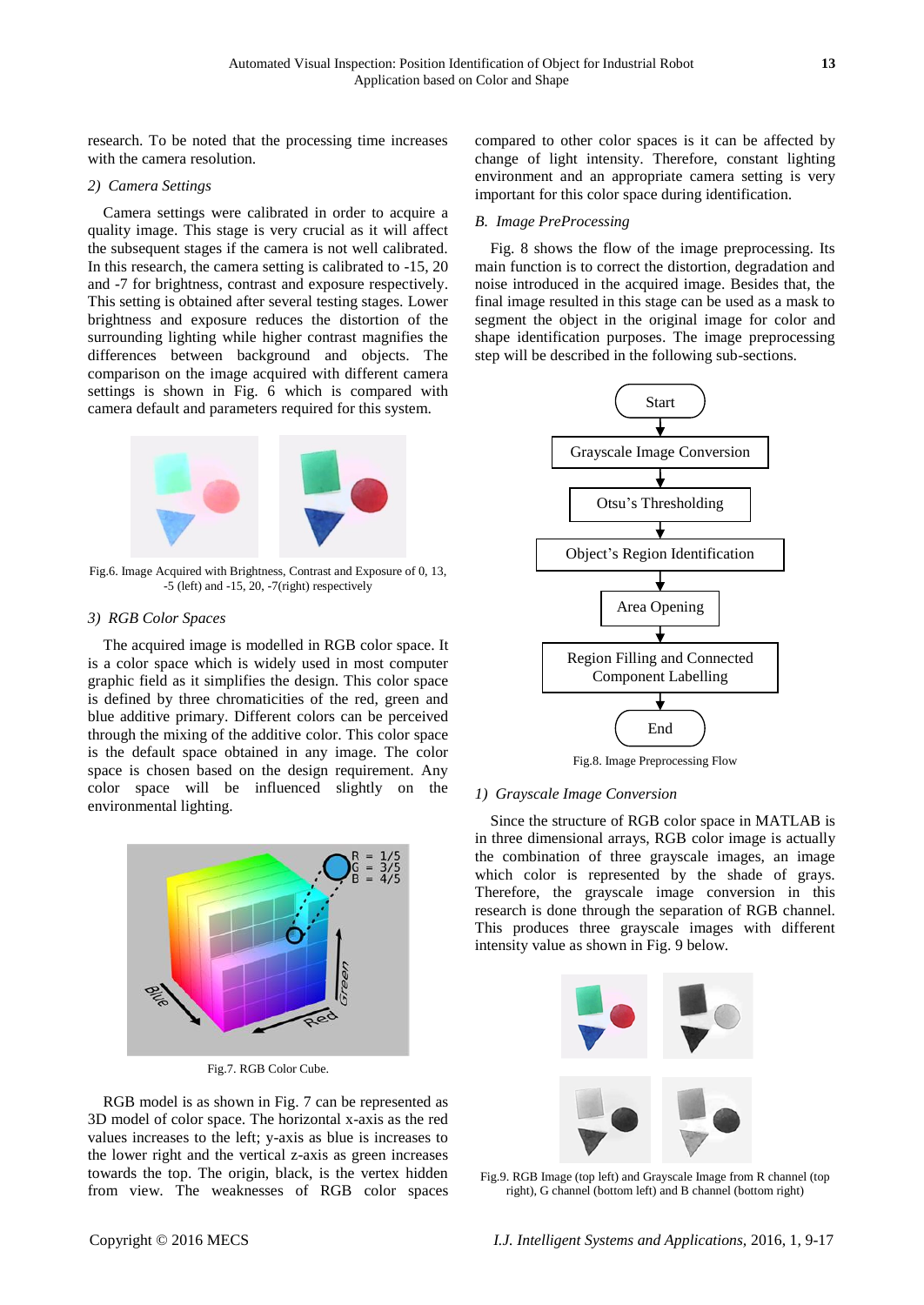# *2) Otsu's Thresholding*

Otsu's thresholding is one of the most successful thresholding methods implemented in many applications [20]. It operates on grayscale image and set a threshold value. The pixels which intensity value which greater than the threshold value will be assigned with logical one while the one lower than threshold value will be assigned with logical zero. At this stage, three binary images are produced from the grayscale image of the respective channel illustrated in Fig. 10.



Fig.10. Binary Image of R channel (left), G channel (middle) and B channel (right)

# *3) Object's Region Identification*

The object's regions in the image are identified by logically AND the three binary images resulted from Otsu's Thresholding. Since the background color is white, the background and the object pixels are replaced with logical one and zero respectively during image binarization process. Therefore, objects' region can be identified because AND operation will assign the background region with logical one and object region with logical zero. All the pixel's value is then inverted for further processing purposes as shown in Fig. 11.



Fig.11. Object's Region Identification

# *4) Area Opening*

Some of the background's pixels might be wrongly classified as the object's pixels due to the noise appeared during image acquisition. Since there are multi shapes in an image, area opening instead of opening or closing is used in order to preserve the structure of the objects. Area opening eliminates the pixels which the area is smaller than the threshold. Fig. 12 shows the elimination of the noise present beside the square using area opening.



Fig.12. Before (left) and After (right) of the Noise Elimination by Area Opening

# *5) Region Filling and Connected Component Labelling*

The function of region filling is to fill the 'holes' or black color pixels which present in the objects' region. This is represented in Fig. 13.

The objects in the image are then labeled for region identification purposes. The pixels will be grouped and assigned with unique value started with 1 to differentiate the objects in the images.



Fig.13. Before (left) and After (right) Region Filling

# *C. Color Identification*

Color identification is a process which recognizes the color of the inspected object. From the literature review, there are many different methods used by other researchers to identify the color. Some of the methods are complicated as the range of the identified color is large. Since the color to be recognized by the system in this paper is limited to red, green and blue in order to preserve the low computational time, winner take all approach is the method utilized for color identification. Before the identification, segmentation and median filtering is done on the image.

# *1) Objects Segmentation and Median Filtering*

The objects in the image are segmented with the segmentation mask resulted from Section V. The RGB contents are then averaged by median filtering. Fig. 14 shows the segmented object with averaged RGB contents by median filtering.



Fig.14. Averaged RGB contents through median filtering.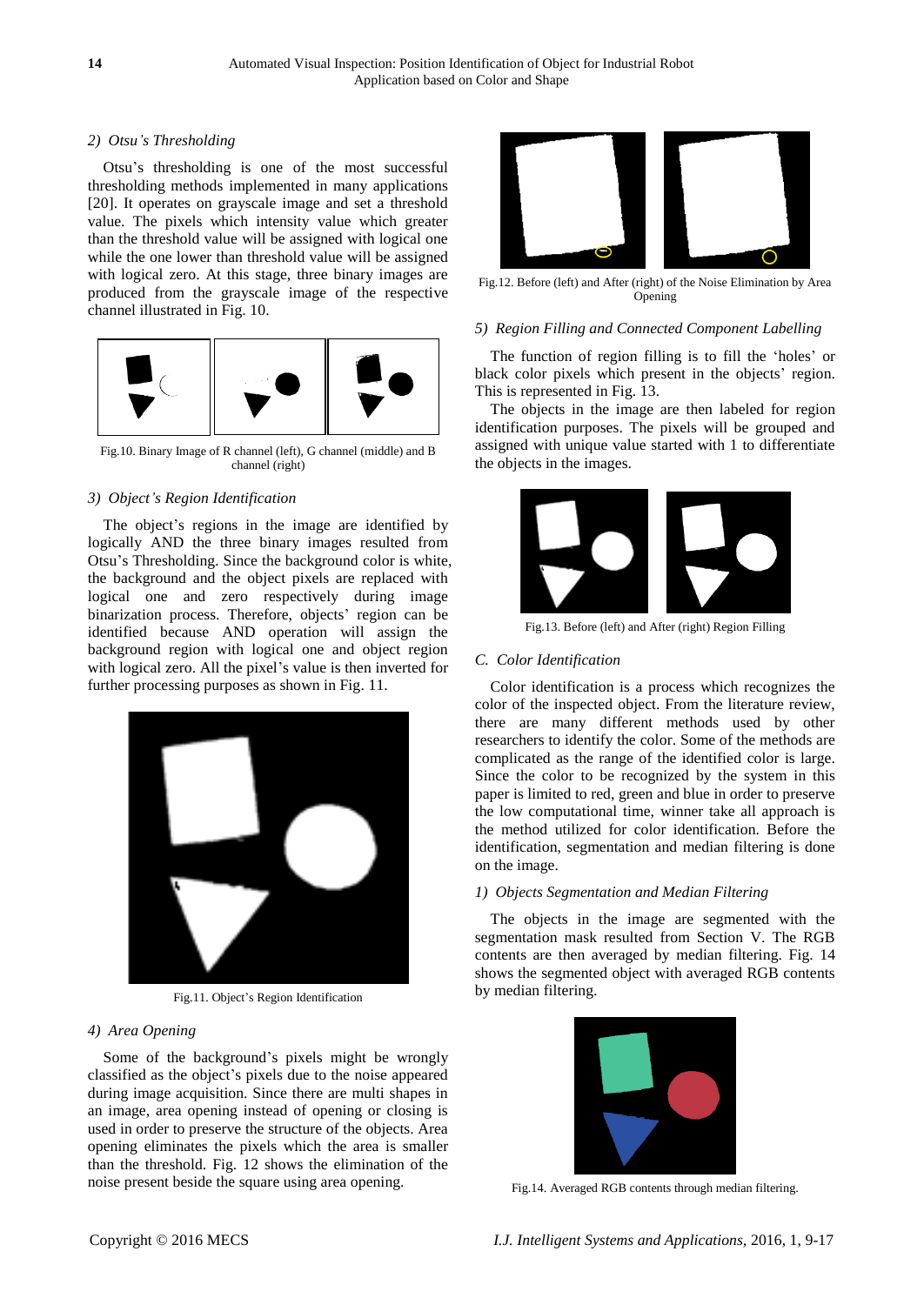#### *2) Winner-Take-All Approach*

Winner-take-all approach identifies the color of the object through the evaluation of the pixel's intensity value in the R, G and B channel. A pixel will be identified as red color if R channel has the highest intensity value among the three channels. The same goes to blue and green color identification. Fig. 15 shows the basic additive color identification and segmentation by the developed system.



Fig.15. Red (Left), Green (Middle) and Blue (Right) Color Object Identification and Segmentation

#### *D. Shape Identification*

The shape of the object is identified through the compactness of the region. Compactness is proposed as the method for shape identification in this paper because it is scale and orientation independent. Equation 1 shows the computation of the object's compactness value.

$$
c = \frac{P^2}{A} \tag{1}
$$

where  $c$  is the compactness,  $p$  is the perimeter and  $A$  is the area.

Circle, square and triangle have the compactness value ranged from 1 to 14, 15 to 19 and 20 to 40 respectively. Fig. 16 shows the identification and segmentation of the object respect to their shapes.



Fig.16. Circle (Left), Square (Middle) and Triangle (Right) Shape Identification and Segmentation.

## *E. Position Identification*

After the desired object is segmented based on color and shape, the position of the segmented object is identified for the pick and place purposes. In this paper, centroid of the objects is determined to tell the objects' position. The centroid of the object is determined using MATLAB regionprops function. However, the centroid determined is in the unit of pixel. It is converted to coordinates form so that the position of the object in real world coordinates can be known. The ratio of the position in the image and inspection in the proposed system is 0.2579 (in mm). Equation 2 is derived for the unit conversion.

$$
mm = 0.2579 \times P \tag{2}
$$

where *mm* is the objects' position in millimeter, *P* is the objects' position in pixel.

# V. GRAPHICAL USER INTERFACE

Graphical User Interface (GUI) is a type of interface that allows users to directly interact with the system through graphical icons and visual indicator. A graphical user interface as shown in Fig. 17 had been designed for the system using Graphical User Interface Design Environment (GUIDE) function in MATLAB.

The developed GUI is divided into four panels namely "Camera", "Image Processing", "Control Panel" and "Position". There are two windows in "Camera" panel which display the live view of the inspected object and the image acquired by the webcam respectively. In the other hand, the windows in the Image Processing panel display the resulting image in each processing stage.

The "Control Panel" enables the user to adjust the setting of the designed system. The mode of the system can be changed by either enable or disable the color detection or shape detection. Besides that, the desired identified color and shape can also be selected in this panel provided that either color or shape detection was enabled respectively. Finally, the image processing can be initiated by pressing the "Start Image Processing" button. The position of the object of interest will be shown in the "Position" panel.

## VI. RESULTS AND DISCUSSION

The proposed system is tested to determine the accuracy of identification. Table 1 shows the accuracy of the color, shape and position identification when tested with different number of position with different combination of color and shapes. From the experimental result, the accuracy of the color, shape and position identification by the proposed system is very high for the selected database. Both color and shape of the object can be successfully identified in every combination.

On the other hand, the accuracy of the position identification by the proposed system is 100% too. Since there are round off issues during the unit conversion from pixel to coordinates (mm), tolerance of 4 to 5 mm is allowed. Therefore, position identification is considered as success if the different of the position between the identified and real centroid is in the tolerance ranges.

Besides that, camera settings and resolution are also a very important factor in the proposed system. Inappropriate camera setting and resolution will influences the accuracy of shape identification. Lighting condition is another factor which can influence or alter the actual information in the acquired image. However, since most of the manufacturing industry has a constant lighting condition, the object information in the acquired image is nearly perfectly preserved in the acquired image for identification.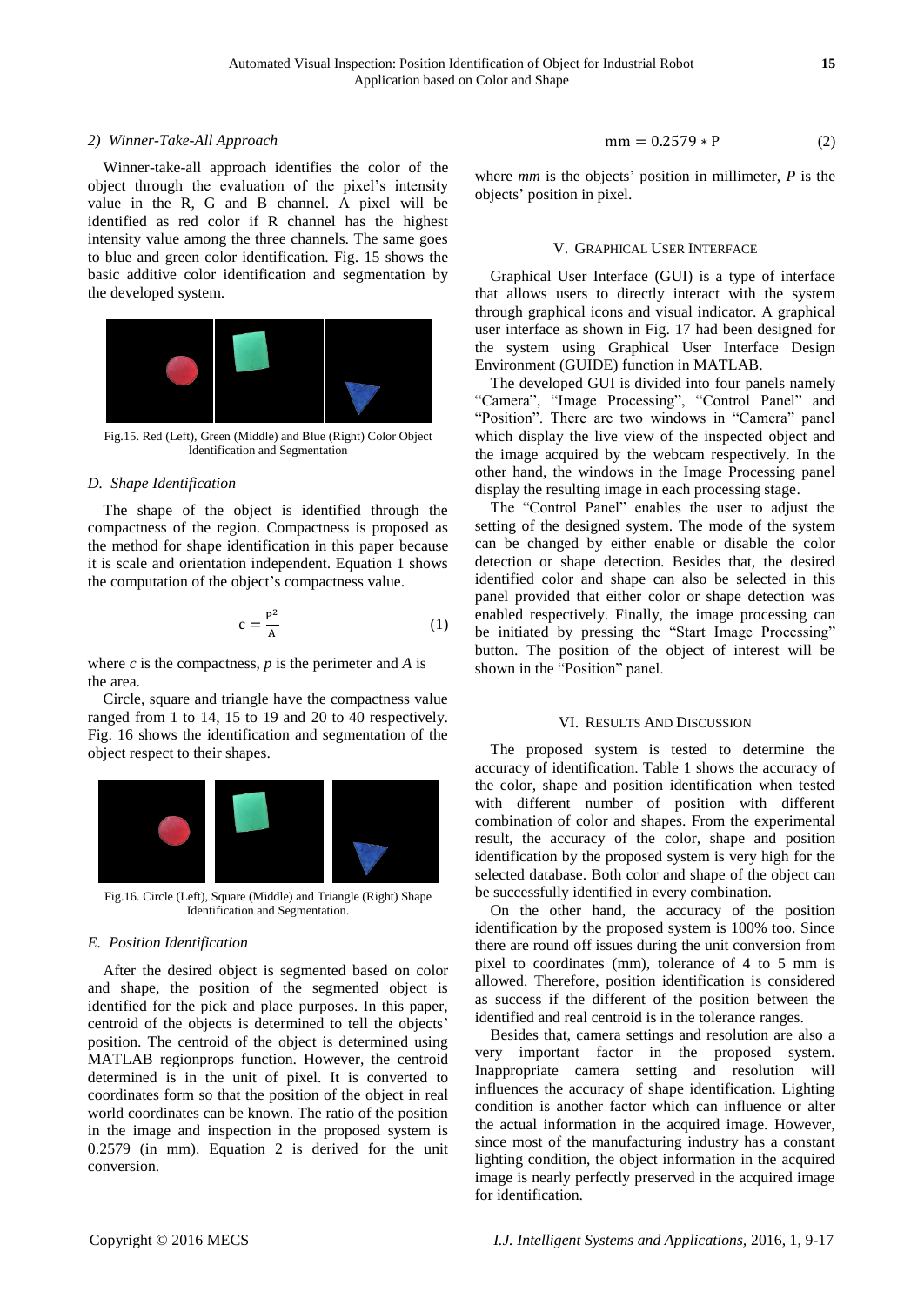

Fig.17. Graphical User Interface of the Developed System

| Number of              | Number of<br><b>Inspected Shapes</b> | <b>Identification Accuracy</b> |       |          |
|------------------------|--------------------------------------|--------------------------------|-------|----------|
| <b>Inspected Color</b> |                                      | Color                          | Shape | Position |
| 1                      | 1                                    | 100%                           | 100%  | 100%     |
|                        | $\overline{c}$                       | 100%                           | 100%  | 100%     |
|                        | 3                                    | 100%                           | 100%  | 100%     |
| 2                      | 1                                    | 100%                           | 100%  | 100%     |
|                        | $\overline{c}$                       | 100%                           | 100%  | 100%     |
|                        | $\mathcal{R}$                        | 100%                           | 100%  | 100%     |
| 3                      | 1                                    | 100%                           | 100%  | 100%     |
|                        | $\overline{c}$                       | 100%                           | 100%  | 100%     |
|                        | 3                                    | 100%                           | 100%  | 100%     |

Table 1. Test Result of the Color, Shape and Position Identification by the Proposed System

# VII. CONCLUSION

This paper proposed an object's position identification system based on color and shape. The variation of the color and shape identified by the proposed system is limited to three types respectively in order to fulfill the requirement of low computational time and high processing speed in the manufacturing industry. Therefore, a simple and yet effective algorithm had been developed for identification purposes where the color of the object is identified by winner-take-all approach; shape is identified by the compactness of regions and position is identified through the identification of the object's centroid. In a conclusion, a highly effective position identification system for inspection purposes in manufacturing industry is successfully developed and presented in this paper. This can be seen from the experimental result where the accuracy of basic color, shape and position identification are 100%.

# **REFERENCES**

- [1] S. C. Wang, Human Reliability in Visual Inspection. Quality. 1975. 14(9):24-35.
- [2] E. N. Malamas, E. G. M. Petrakis, M. Zervakis, L. Petit & J. Legat, "A survey on industrial vision systems, applications and tools," *Image and Vision Computing*, vol.2, issue 2, pp. 171-188, December 2002.
- [3] J. Moore, G. Hobson, G. Waldman & J. Wootton, "A Real-Time Visual Inspection System for Automated Prescription Dispensing Systems," *IEEE International Conference on Man and Cybernetics*, vol.1, pp.577-582, October 08-11, 2000.
- [4] C. Anthony, C. Benjamin, M. William, J. T. Camillo & L. Maxim, "Perception and Motion Planning for Pick-and-Place of Dynamic Objects," *International Conference on Intelligent Robots and Systems (IROS)*, pp. 816-823, November 2013.
- [5] G. Fei, D. Ji-CAir & Z. Dong-bo, "A Connected Domain Analysis Based on Color Localization Method and Its Implementation in Embedded Robot System", *International Journal Image, Graphic and Image Processing*, Volume 5, pp. 37-43, 2011.
- [6] T. Murai, M. Morimoto & K. Fujii, "A Visual Inspection System for Medical Capsules," *IEEE International Conference on Systems, Man, and Cybernetics*, pp.1433- 1437, October 14-17, 2012.
- [7] K. Kiratiratanapruk & W. Sinthupinyo, "Color and Texture for Com Seed Classification by Machine Vision," *International Symposium on Intelligent Signal Processing and Communication System (ISSPCS)*, December 07-09, 2011.
- [8] H. H. Wu, X. M. Zhang & S. L. Hong, "A Visual Inspection System for Surface Mounted Components Based on Color Features," *Proceedings of the IEEE International Conference on Information and Automation,*  China, pp.571-576, June 22-24, 2009.
- [9] S. Yogitha & P. Sakthivel, "A Distributed Computer Machine Vision System for Automated Inspection and Grading of Fruits," *International Conference on Green*